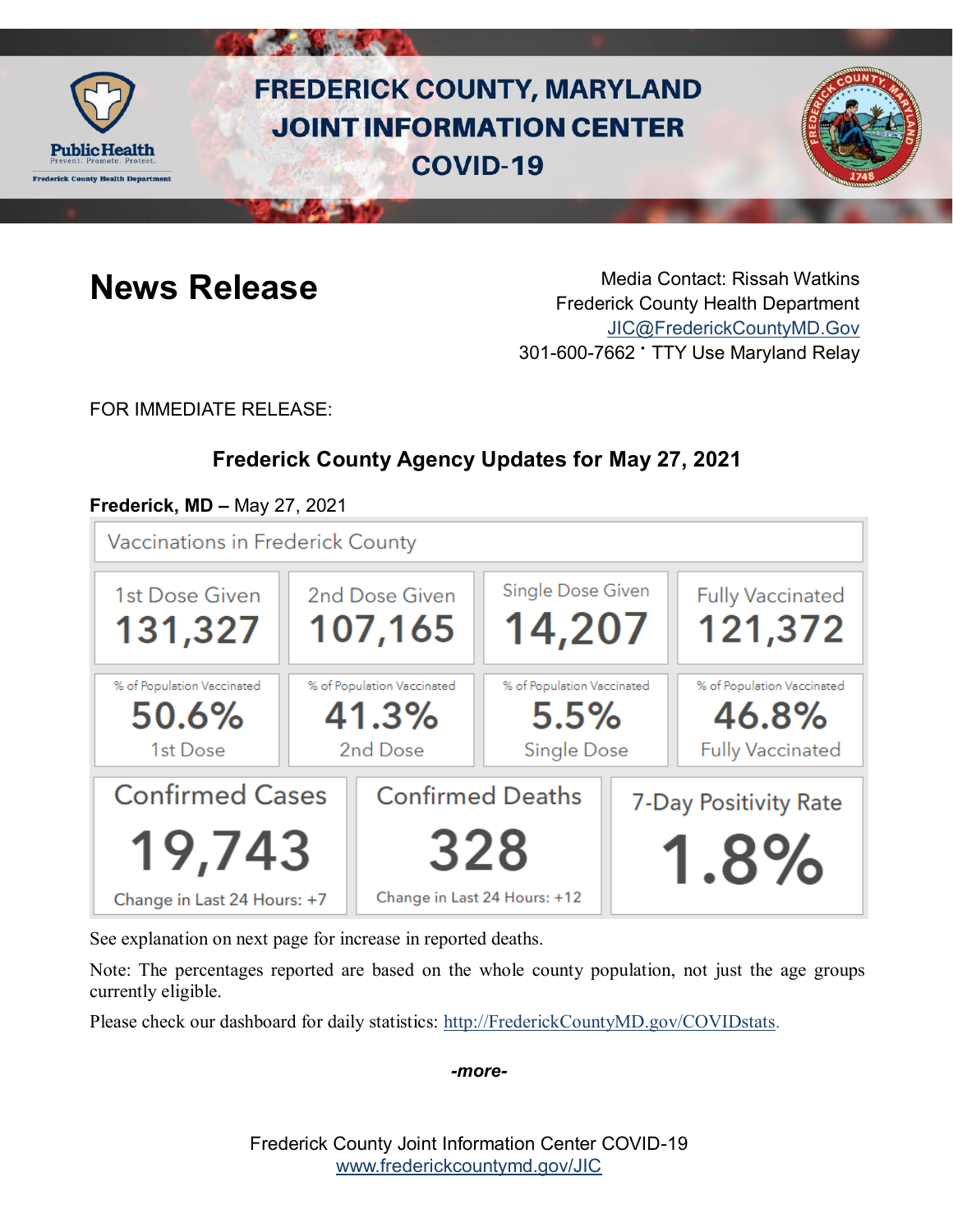

#### **Page 2/JIC**

#### Maryland State Update

The Maryland Department of Health (MDH) Vital Statistics Administration (VSA) has revised the state's COVID-19 data to include deaths that were not properly classified by medical certifiers over the past year. VSA identified these deaths as COVID-19 deaths through an information reconciliation process utilizing other sources of data. The May 27 increase of +12 deaths reflects the additional deaths that have been included for Frederick County.

COVID-19 death data are presented on the dashboard by both date of report and by date of death, and are updated as amendments to death records are received. VSA identified, through maintenance exercises, that some medical certifiers had miscoded the cause or probable cause of death. VSA is in the process of re-issuing guidance for coding protocols to medical certifiers.

"When necessary, our epidemiologists make adjustments to reported health data as information is reviewed, verified, and corrected," said MDH Deputy Secretary for Public Health Services Dr. Jinlene Chan. "It is important for medical certifiers to closely follow CDC guidance when reporting COVID-19 deaths. This data is critical for the public and the public health community, and our systems and processes are designed to ensure accuracy and transparency in our reporting to the public." [Press Release.](https://health.maryland.gov/newsroom/Pages/Maryland-Department-of-Health-Vital-Statistics-Administration-issues-revision-of-COVID-19-death-data.aspx)

#### Currently Eligible in Maryland and Frederick County

All Marylanders 12 and older are eligible to get a COVID-19 vaccination. **Please note that only Pfizer is authorized for people 12-17 years old. Children must be accompanied by a parent or guardian.**

#### Frederick Vaccination Update

Frederick County Health Department has clinics in a variety of locations throughout the county. This list can be found at [http://frederickcountymd.gov/covidvaccine.](https://health.frederickcountymd.gov/629/COVID-19-Vaccine) New links are added by Monday.

- **Children 12 years and older are eligible. Children must be accompanied by a parent or guardian to be vaccinated.**
- Schedule an appointment by going to [http://frederickcountymd.gov/covidvaccine](https://health.frederickcountymd.gov/629/COVID-19-Vaccine) or call 301-600-7900 Monday – Friday, 8am-5pm, or call 301-600-7905 for Spanish.
- Walk-ins will be taken as vaccine supply allows. For a shorter visit and guaranteed vaccination, please schedule an appointment.
- For other dates/times, check out Frederick [Health Hospital](https://www.frederickhealth.org/patients-visitors/coronavirus-covid-19-/schedule-your-covid-19-vaccine/) and other [locations.](https://www.marylandvax.org/appointment/en/clinic/search)

*LYFT Ride Option:* Those who need a ride to get vaccinated can visit [www.uwfrederick.org/rideunited](http://www.uwfrederick.org/rideunited) for more information or can call 301-600-7900 for English or 301-600-7905 for Spanish. The first \$25 of each one-way ride is completely free to the rider. *-more-*

> Frederick County Joint Information Center COVID-19 [www.frederickcountymd.gov/JIC](https://frederickcountymd.gov/JIC)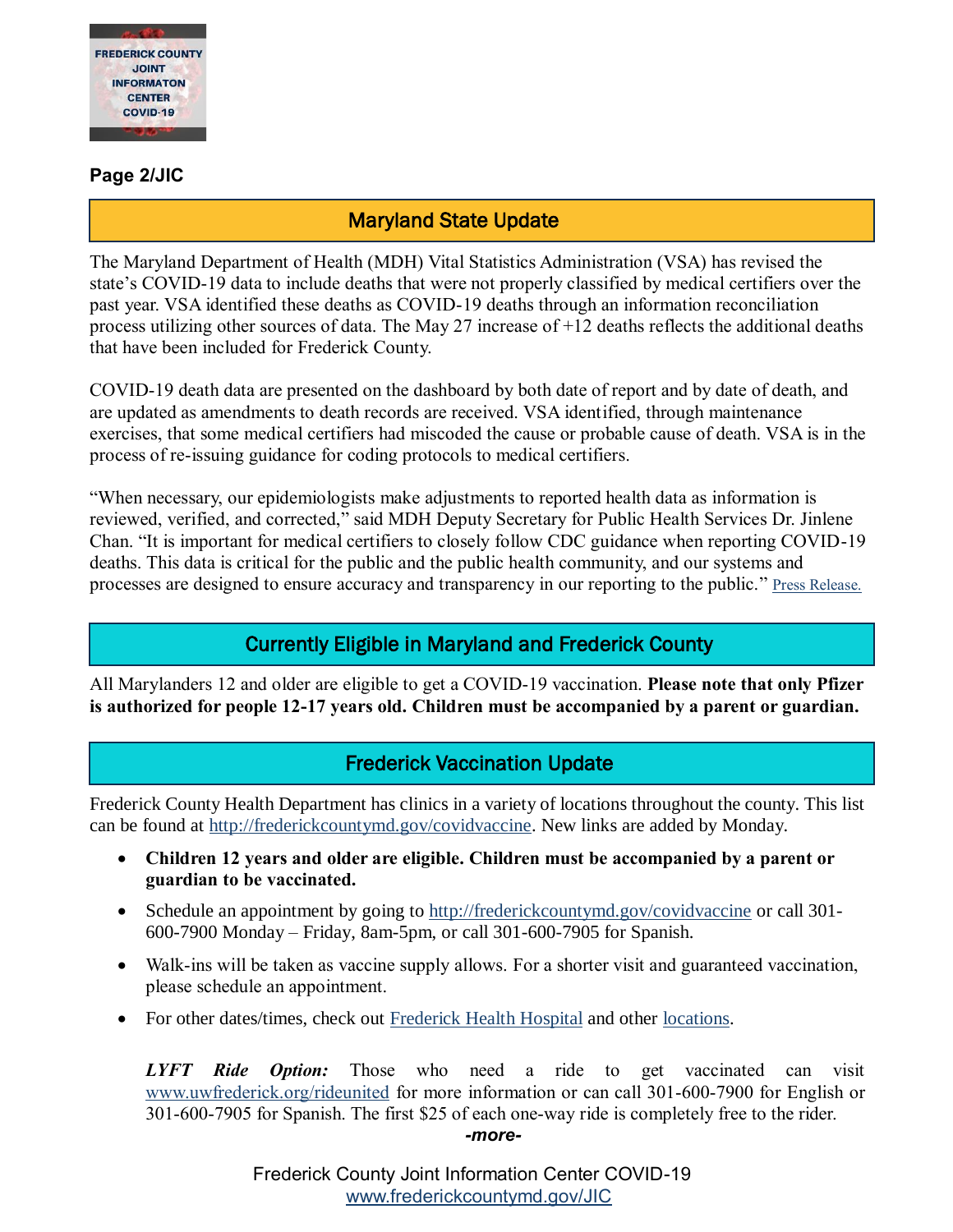

#### **Page 3/JIC**

### Frequently Asked Questions

**Question**: Can COVID-19 alter my DNA?

**Answer**: COVID-19 vaccines do not change or interact with your DNA in any way.

There are currently two types of COVID-19 vaccines that have been authorized and recommended for use in the United States: messenger RNA (mRNA) vaccines and a viral vector vaccine. Both mRNA and viral vector COVID-19 vaccines deliver instructions (genetic material) to our cells to start building protection against the

virus that causes COVID-19. However, the material never enters the nucleus of the cell, which is where our DNA is kept. This means the genetic material in the vaccines cannot affect or interact with our DNA in any way. All COVID-19 vaccines work with the body's natural defenses to safely develop immunity to disease.

Learn more about [how mRNA COVID-19 vaccines work.](https://www.cdc.gov/coronavirus/2019-ncov/vaccines/different-vaccines/mrna.html)

Learn more about [how viral vector](https://www.cdc.gov/coronavirus/2019-ncov/vaccines/different-vaccines/viralvector.html) vaccines work.

**Question**: Can I get COVID-19 from the vaccine?

**Answer**: **No.** None of the authorized and recommended [COVID-19 vaccines or](https://www.cdc.gov/coronavirus/2019-ncov/vaccines/different-vaccines.html)  [COVID-19 vaccines currently in development in the United States](https://www.cdc.gov/coronavirus/2019-ncov/vaccines/different-vaccines.html) contain the live virus that causes COVID-19. This means that a COVID-19 vaccine **cannot** make you sick with COVID-19.

COVID-19 vaccines teach our immune systems how to recognize and fight the virus that causes COVID-19. Sometimes this process can cause symptoms, such as fever. These symptoms are normal and are signs that the body is building protection against the virus that causes COVID-19. Learn more about [how COVID-19 vaccines work.](https://www.cdc.gov/coronavirus/2019-ncov/vaccines/about-vaccines/how-they-work.html)

It typically takes a few weeks for the body to build immunity (protection against the virus that causes COVID-19) after vaccination. That means it's possible a person could be infected with the virus that causes COVID-19 just before or just after vaccination and still get sick. This is because the vaccine has not had enough time to provide protection.

**Question**: Can being near someone who received a COVID-19 vaccine affect my menstrual cycle?

**Answer**: **No.** Your menstrual cycle cannot be affected by being near someone who received a COVID-19 vaccine.

Many things can affect menstrual cycles, including stress, changes in your schedule, problems with sleep, and changes in diet or exercise. Infections may also affect menstrual cycles.



*-more-*